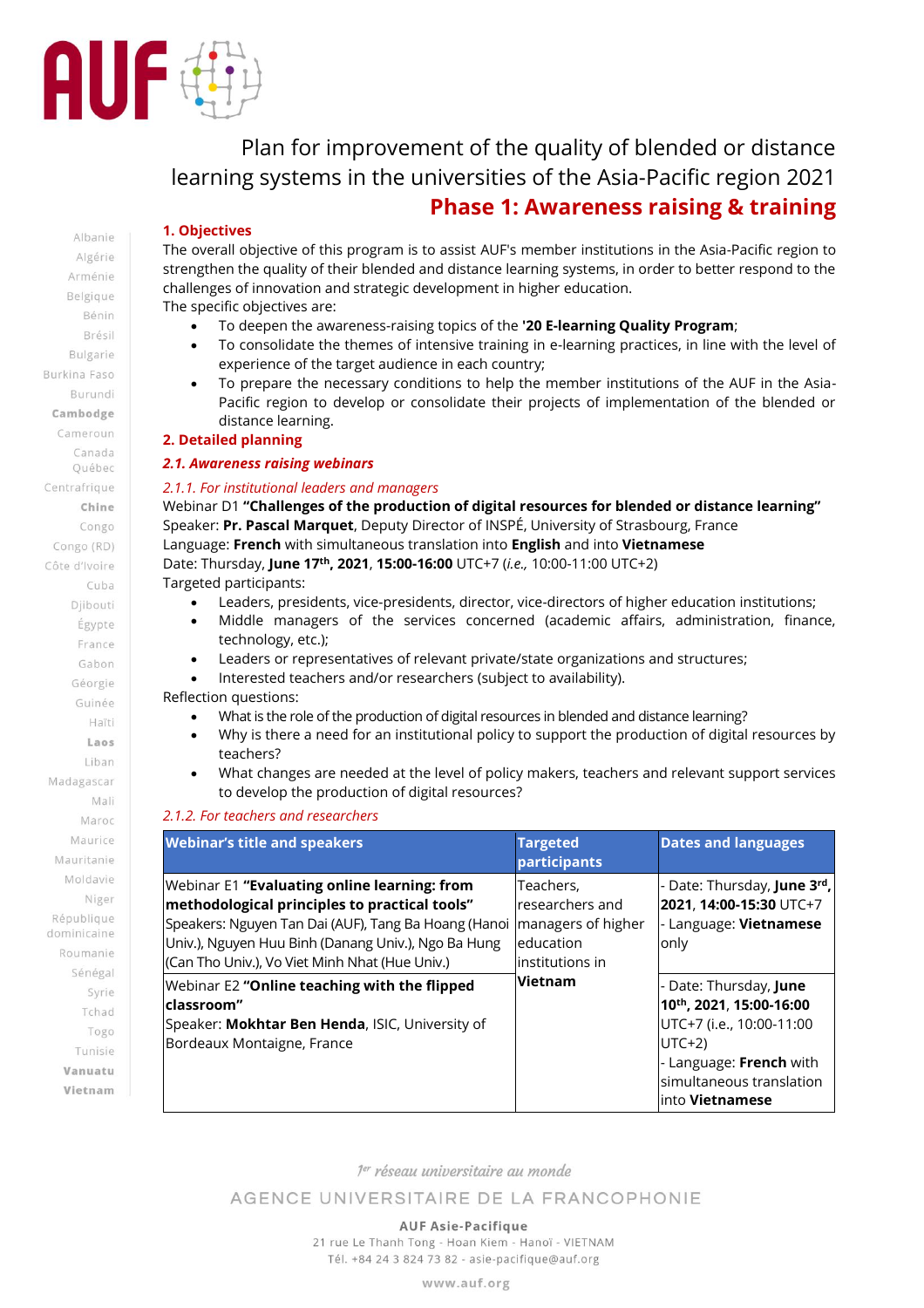| <b>Webinar's title and speakers</b>                                                                                                                                | <b>Targeted</b><br>participants                                                                | <b>Dates and languages</b>                                                                                                                                              |
|--------------------------------------------------------------------------------------------------------------------------------------------------------------------|------------------------------------------------------------------------------------------------|-------------------------------------------------------------------------------------------------------------------------------------------------------------------------|
| Webinar E3 "Organizing online learning with the<br>virtual classroom"<br>Speaker: Mokhtar Ben Henda, ISIC, University of<br>Bordeaux Montaigne, France             | Teachers,<br>researchers and<br>managers of higher<br>education<br>institutions in<br>Cambodia | - Wednesday, June 16th,<br>2021, 15:00-16:00 UTC+7<br>(i.e., 10:00-11:00 UTC+2)<br>- Language: French with<br>simultaneous translation<br>linto <b>Khmer</b>            |
| Webinar E4 "Method of designing an online<br>course"<br>Speaker: Abdelkrim Jebbour, Educational<br>Engineering Manager, New Brunswick Community<br>College, Canada | Teachers,<br>researchers and<br>managers of higher<br>education<br>institutions in Laos        | - Date: Thursday, June<br>24 <sup>th</sup> , 2021, 17:00-18:00<br>UTC+7 (i.e., 07:00-08:00<br>UTC-3)<br>- Language: French with<br>simultaneous translation<br>into Lao |

|  | 2.2. Online training workshop on blended and distance learning |  |  |
|--|----------------------------------------------------------------|--|--|
|  |                                                                |  |  |

| <b>Workshop's title and trainers</b>                                                                                                                                                                                                                                                                                                             | <b>Targeted</b><br>participants                                                              | <b>Date et languages</b>                                                                                                                                                      |
|--------------------------------------------------------------------------------------------------------------------------------------------------------------------------------------------------------------------------------------------------------------------------------------------------------------------------------------------------|----------------------------------------------------------------------------------------------|-------------------------------------------------------------------------------------------------------------------------------------------------------------------------------|
| Workshop F1 "Transforming in-class learning<br>materials into online learning resources"<br>- Lead trainer: Nguyen Tan Dai (AUF)<br>- Assistant trainers: Tang Ba Hoang (Hanoi Univ.),<br>Nguyen Huu Binh (Danang Univ.), Ngo Ba Hung (Can<br>Tho Univ.), Vo Viet Minh Nhat (Hue Univ.)                                                          | Teachers,<br>researchers and<br>education<br>linstitutions in<br>Vietnam                     | - Date: from June 28 <sup>th</sup> to July<br>31 <sup>st</sup> , 2021<br>managers of higher - Total volume: 15 hours<br>- Effort: 3 hours/week<br>- Language: Vietnamese only |
| Workshop F2 "Designing an online course with<br>Moodle and the flipped classroom"<br>- Lead trainer: Mokhtar Ben Henda, ISIC, University researchers and<br>of Bordeaux Montaigne, France<br>- Assistant trainers: Tang Ba Hoang (Hanoi Univ.),<br>Nguyen Huu Binh (Danang Univ.), Ngo Ba Hung (Can<br>Tho Univ.), Vo Viet Minh Nhat (Hue Univ.) | <b>French-speaking</b><br>teachers,<br>education<br>linstitutions in <b>Asia-</b><br>Pacific | - Date: from June 28 <sup>th</sup> to July<br>31 <sup>st</sup> , 2021<br>- Total volume: 15 hours<br>managers of higher - Effort: 3 hours/week<br>- Language: French only     |

## **3. Organization and registration**

The webinars will be organized by Zoom. The technical information and working documents will be sent by email directly to selected participants between 48 hours and 24 hours before each event.

The methodological training workshops on blended and distance learning will be held on the Moodle of the AUF's Ho Chi Minh City *Campus numérique francophone* (CNF): [https://lms-hcmv.auf.org.](https://lms-hcmv.auf.org/)

There is only one single registration form (in multiple languages) for all events of the program: [https://forms.office.com/r/npJP85q5JT.](https://forms.office.com/r/npJP85q5JT)

The registration deadlines vary according to each activity, in the following chronological order:

|              | N° Activity                                                                                                  | <b>Main public</b>         | <b>Deadline</b>                           |
|--------------|--------------------------------------------------------------------------------------------------------------|----------------------------|-------------------------------------------|
|              | 03/06/2021: Webinar E1 "Evaluating online<br>learning: from methodological principles to<br>practical tools" | Teachers in Vietnam        | June 1 <sup>st</sup> , 2021, at<br>24:00  |
| <sup>2</sup> | 10/06/2021: Webinar E2 "Online teaching with the<br>flipped classroom"                                       | Teachers in <b>Vietnam</b> | June 7 <sup>th</sup> , 2021, at<br>24:00  |
| 3            | 16/06/2021: Webinar E3 "Organizing online learning Teachers in Cambodia<br>with the virtual classroom"       |                            | June 13 <sup>th</sup> , 2021, at<br>24:00 |